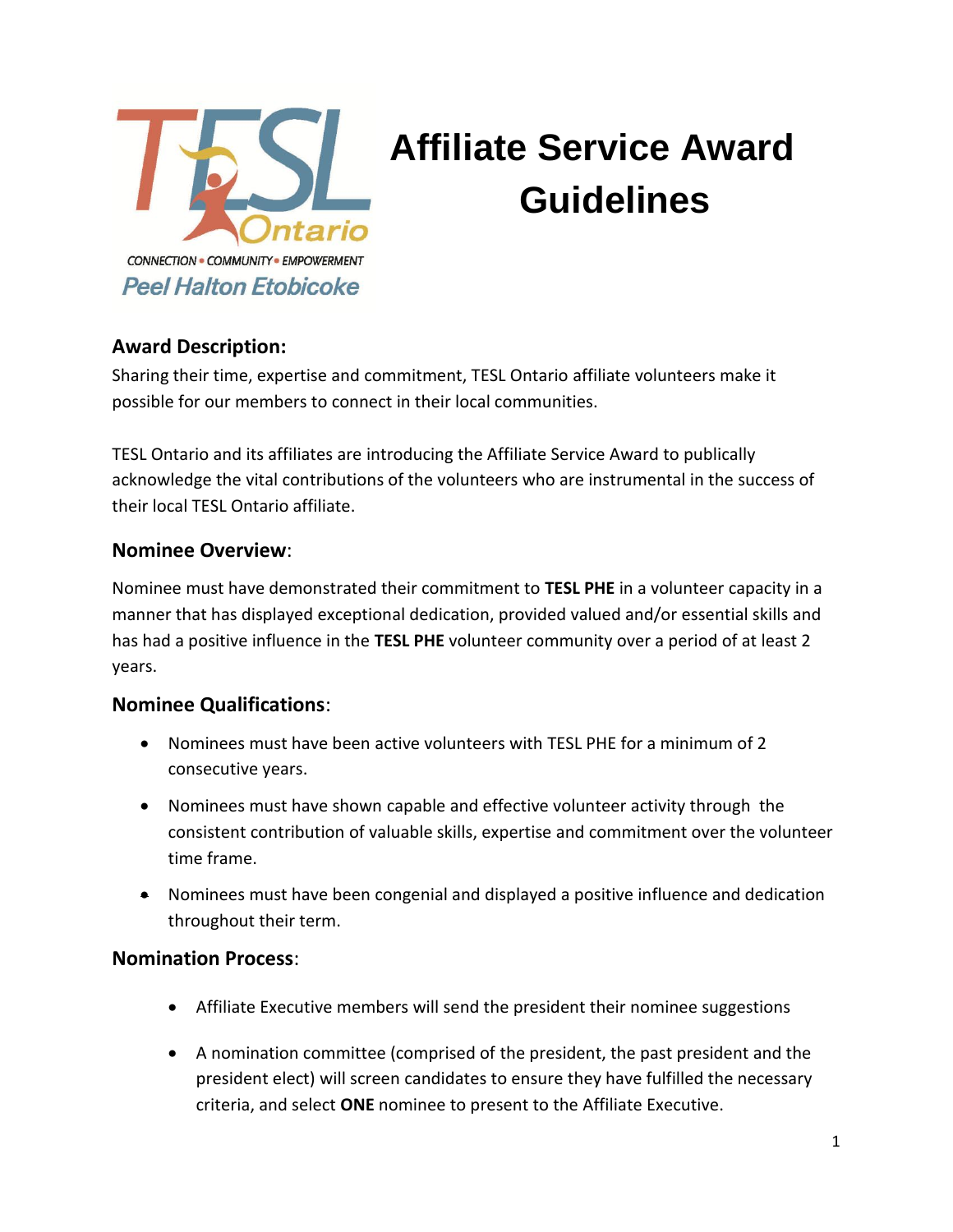- The TESL PHE Affiliate Executive will vote by secret ballot to confirm the final selection.
- The successful candidate will be notified by the affiliate.
- The successful candidate will be presented with the Affiliate Service Award at the TESL Peel/Halton/Etobicoke AGM**.**

# **Conflict of Interest**:

Please note that the Nomination cannot be provided by family members.

*\*\* Award recipients' names and biographies may be posted on the TESL Ontario and/or TESL Peel/Halton/Etobicoke websites, as well as in TESL Ontario publications where appropriate.*